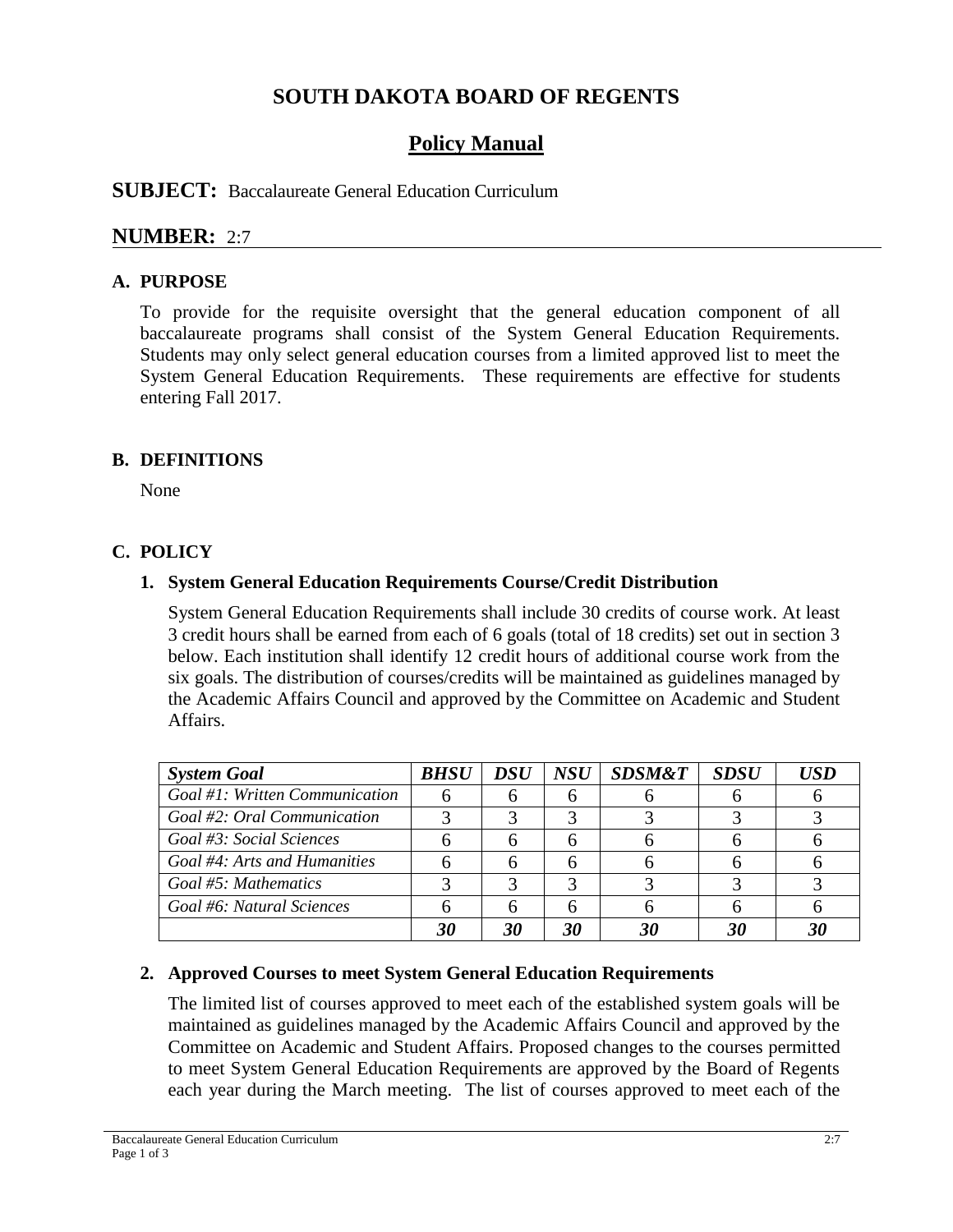established system goals will be closely monitored by the System General Education Committee and Academic Affairs Council to ensure course relevance, program coherence, and breadth of student choice.

# **3. System General Education Goals and Requirements:**

The General Education Committee will specify student learning outcomes for each of the general education goals listed in this section using appropriate faculty input. The specific student learning outcomes will be maintained as guidelines and managed by the Academic Affairs Council in consultation with the System General Education Committee and approved by the Committee on Academic and Student Affairs. The six System General Education Goals are:

- GOAL #1: Students will write effectively and responsibly and will understand and interpret the written expression of others.
- GOAL #2: Students will communicate effectively and responsibly through listening and speaking.
- GOAL #3: Students will understand the organization, potential, and diversity of the human community through study of the social sciences.
- GOAL #4: Students will understand the diversity and complexity of the human experience through study of the arts and humanities.
- GOAL #5: Students will understand and apply fundamental mathematical processes and reasoning.
- GOAL #6: Students will understand the fundamental principles of the natural sciences and apply scientific methods of inquiry to investigate the natural world.

## **4. Transfer of System General Education Requirements**

Students who complete the System General Education Requirements at any SD Board of Regents institution and then transfer to another SD Board of Regents institution will have fulfilled the System General Education Requirements at the new institution even if the receiving institution has different credit/course distribution and approved course lists. All prerequisites for associate and baccalaureate programs must be completed as determined by the student's degree plan. See SDBOR policy 2:5 for additional guidance on transfer of general education credits.

## **5. System General Education Committee**

Each university shall appoint at least one representative to the System General Education Committee. Additional representatives may be drawn from all SDBOR universities as needed to conduct assessments and accomplish committee work. Two members of the System Assessment and Testing Committee will also serve on the System General Education Committee. The System Vice President for Academic Affairs (or designee) and a member of the Academic Affairs Council (or designee) will serve as ex officio members. The Committee shall:

5.1. Advise the Academic Affairs Council on matters related to general education, including student learning outcomes, curriculum, policy, guidelines, and processes to ensure faculty oversight of the general education curriculum